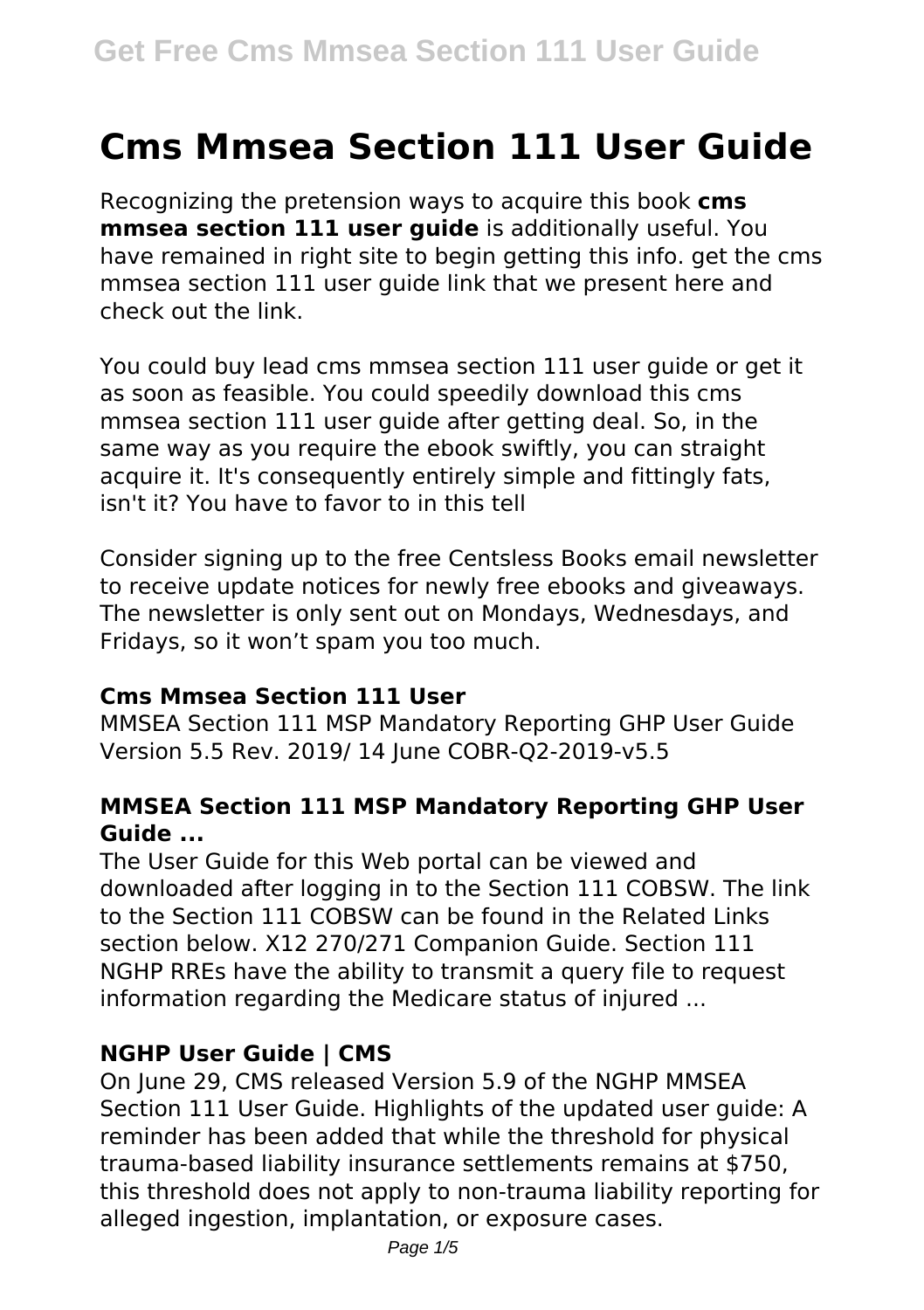#### **CMS Releases Updated Section 111 and MSPRP User Guides ...**

Updated MMSEA Section 111 User Guide Issued. CMS, Mandatory Insurer Reporting, Medicare Set-Aside Blog, MSP News on July 1, 2020 Posted by Jean S. Goldstein, JD, CMSP. An updated MMSEA Section 111 NGHP User Guide version 5.9 has been posted to the NGHP User Guide page on CMS.gov with minor updates. Each chapter section has a summary of updates.

#### **Updated MMSEA Section 111 User Guide Issued**

Access to the records matched and to any records created by the matching process shall be restricted to authorized CMS and RRE employees, agents and officials who require access to perform their official duties in accordance with the uses of the information as authorized under Section 111 of the MMSEA of 2007.

#### **Login Warning Page**

As with all CMS updated guides, changes and updates are found in the beginning of each guide, or as in the Section 111 User Guide at the beginning of each chapter (if changes have been made). The updates are as follows: MMSEA Section 111 User Guide, Version 5.6, July 1, 2019

#### **CMS Issues Updated Section 111 User Guide and Updated ...**

On July 1, 2019, CMS issued an updated version of the of the MMSEA Section 111 NGHP User Guide. The latest version of the User Guide provides some much needed clarity as to the submission of multiple claim files per reporting quarter.

#### **CMS Issues Updated Section 111 NGHP User Guide Version 5.6 ...**

The MMSEA reporting obligations are commonly referred to as Section 111 Reporting or simply Section 111 because they were listed in Section 111 of the Public Law amendment to the MSP[4]. Section 111 requires NGHP entities or in some cases, Third Party Administrators for NGHP entities, as Responsible Reporting Entities (RREs), to report data to CMS about injury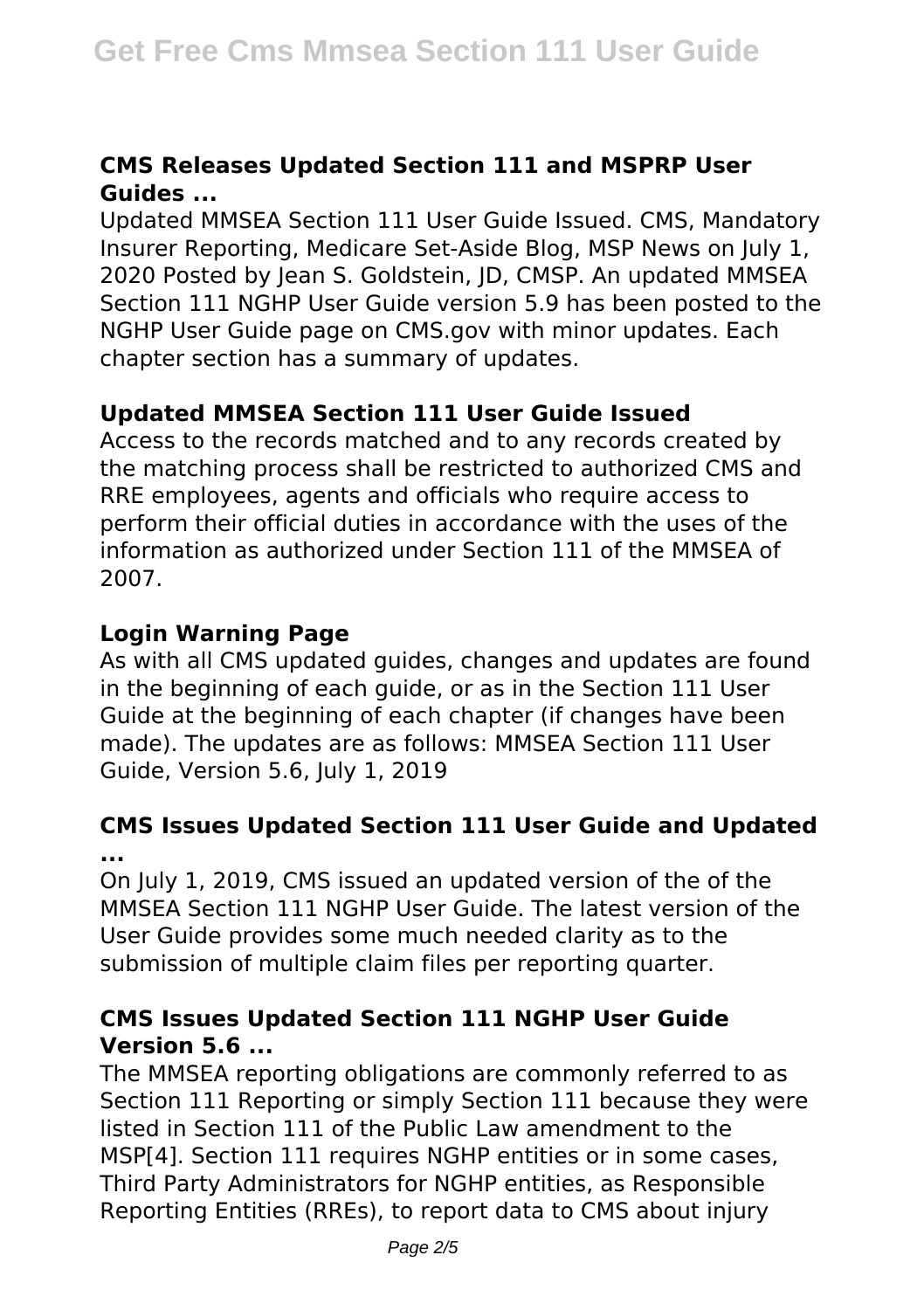claims.

# **New Section 111 Reporting User Guide Published by CMS (But ...**

MEDICARE'S SECTION 111 MANDATORY REPORTING PROGRAM (Includes Most Recent CMS Updates and User Guide Directives, Version 2.0) OVERVIEW Pursuant to Section 111 of the Medicare, Medicaid, and SCHIP Extension Act of 2007 (MMSEA Section 111), the new mandatory reporting requirements apply to Group Health Plans

### **MEDICARE'S SECTION 111 MANDATORY REPORTING PROGRAM**

Each RRE ID can have only one Account Manager. This is a user of the Section 111 COBSW who controls the administration of an RRE's account, manages other users associated with the RRE ID and controls the overall reporting process. The Account Manager: Must complete the Account Setup step on the COBSW and obtain a Login ID

#### **Account Setup Intro Page - United States Department of ...**

MSA News - CMS Releases an Updated MMSEA Section 111 Non Group Health Plan (NGHP) User Guide MSA News - CMS Issues a Final Rule for the SMART ACT CMS Updates New Section 111 Secure Website Address

# **CMS - Version 4.0 of the MMSEA Section 111 User Guide**

CMS released yesterday version 4.6 of the MMSEA Section 111 User Guide, dated April 6, 2015. Responsible Reporting Entities (RREs) when encountering instances of the disposition code "DP" for possible duplicate beneficiary situations, are instructed on what actions to take to remain in compliance.

# **CMS Updates MMSEA Section 111 User Guide | Franco Signor**

As of January 4, 2019, CMS has issued an updated version of the MMSEA Section 111 NGHP User Guide. While version 5.5 of the User Guide has few changes, there are some noteworthy additions. The changes made to the latest version of the User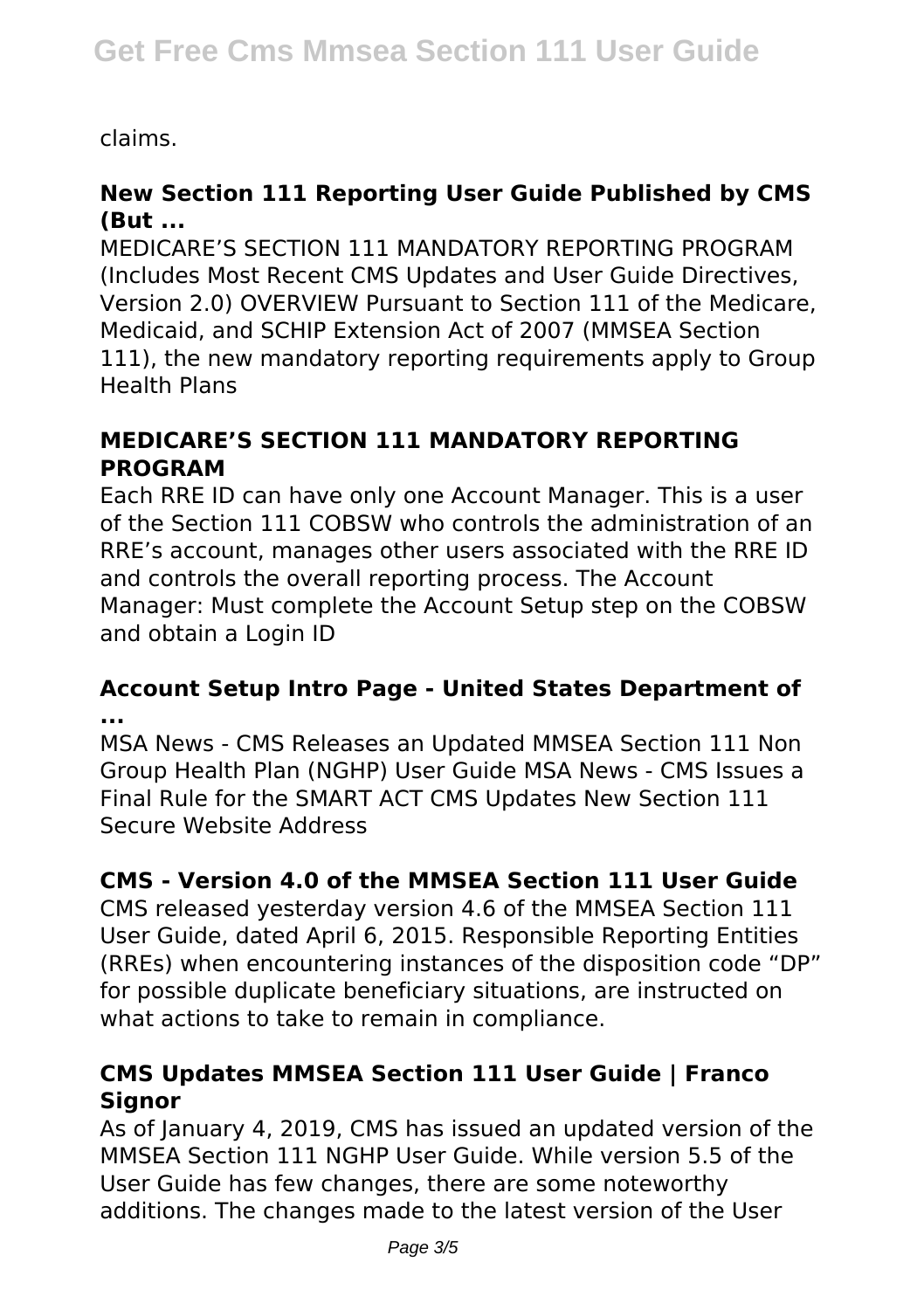Guide are as follows:

# **CMS Issues updated Section 111 NGHP User Guide | GR Medicare**

Section 111 Bulletin: CMS Posts New Version of User Guide and Requests Public Comment on Draft Language Further Defining the Responsible Reporting Entity under MMSEA Section 111 August 10, 2009. Section 111 Bulletin: Long-Term Implications of Medicare Reporting Requirements and Reimbursement Liabilities for Casualty Insurers July 28, 2009

#### **Insurance Law | Section 111: MSP (Medicare) Reporting ...**

Introduction and Overview Chapter of the MMSEA Section 111 NGHP User. DDE Using the Section 111 COBSW – CMS. www.cms.gov. Jul 11, 2016 … Welcome to the Direct Data Entry (DDE) Using the Section 111 COBSW course. … Services (CMS) instructions for the MMSEA Section 111 implementation. … NGHP Direct Data Entry (DDE), explains the NGHP DDE ...

#### **MMSEA Section 111 Data Reporting – Medicareccode.com**

medicare-section-111-user-guide 1/6 Downloaded from carecard.andymohr.com on November 28, 2020 by guest [PDF] Medicare Section 111 User Guide If you ally compulsion such a referred medicare section 111 user guide ebook that will meet the expense of you worth, get the certainly best seller from us currently from several preferred authors.

# **Medicare Section 111 User Guide | carecard.andymohr**

Earlier this month CMS released an updated MMSEA Section 111 Medicare Secondary Payer Mandatory Reporting User Guide (Version 6.0). Here are the key updates with analysis and practical implications. Additional Definition of Total Payment Obligation to Claimant (TPOC) Section 6.4 of Volume 3 (Policy Guidance) of the user guide defines TPOC this way:

#### **CMS Rolls Out Updates to NGHP User Guide - Tower MSA**

4 SECTION 111 REPORTING: IN BRIEF Who Must Report? • "An applicable plan" which means liability insurance (including selfinsurance), no-fault insurance, and workers' compensation laws